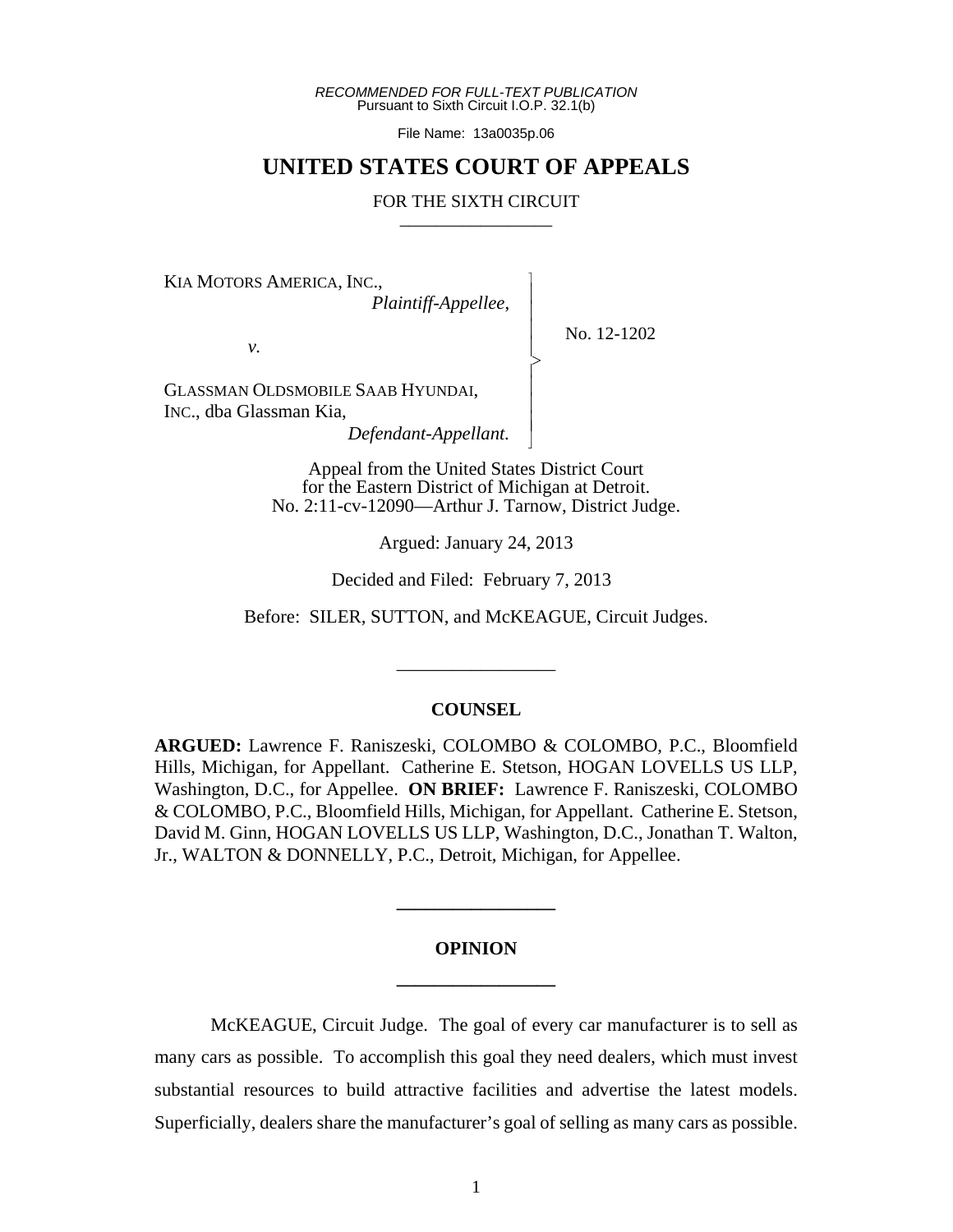But their mutual objectives may diverge if the manufacturer seeks to increase sales by appointing new dealers, whose efforts may erode the sales of existing dealers. Michigan recognized this potential problem in 1981 when it enacted the Motor Dealers Act (the "Act"), which grants car dealers certain limited territorial rights, even when the dealer has a nonexclusive franchise. The application of the Act to the dealer agreement between Kia Motors America, Inc. ("Kia") and Glassman Oldsmobile Saab Hyundai, Inc. ("Glassman")<sup>1</sup> is at the nub of this dispute.

The Act requires car manufacturers to provide notice to an existing dealer before establishing a new dealer within a certain distance of the existing dealer's location. Receipt of notice gives the existing dealer a cause of action to challenge the proposed new dealer. Kia and Glassman entered into a Dealer Sales and Service Agreement (the "Agreement") in 1998, when the distance for notice was 6 miles. The Michigan Legislature amended the Act in 2010 to increase the distance to 9 miles (the "2010 Amendment"). Kia now intends to establish a new dealer more than 6 miles, but less than 9 miles, from Glassman's location. The district court found that the parties did not agree to comply with the 2010 Amendment and that the 2010 Amendment is not retroactive. Therefore, it concluded that the 6-mile distance applies to the parties' relationship, and Kia need not give notice to Glassman. We affirm.

#### **I. BACKGROUND**

The facts are uncomplicated. Kia imports and distributes Kia products in the United States. Glassman is a car dealer in Southfield, Michigan. Their Agreement is a relatively simple contract. It appointed Glassman as an authorized Kia dealer. It contains provisions governing things such as sales and delivery, operation of the dealership, and service and parts. Importantly for this appeal, the Agreement clearly

<sup>&</sup>lt;sup>1</sup>In Glassman's answer to Kia's complaint, it clarified that its name is actually Glassman Automotive Group, Inc. d/b/a Glassman Kia. Both parties stated that Glassman is incorporated in Michigan. A quick search on the Michigan Department of Licensing and Regulatory Affairs' website revealed that Glassman Oldsmobile Saab Hyundai, Inc. was one of the assumed names of Glassman Automotive Group, Inc. until 2000 (the last Oldsmobile was made in 2004). The search also revealed that Glassman Automotive Group, Inc. is incorporated in Delaware, not Michigan. Since Kia is a California corporation (we checked), we still have subject matter jurisdiction.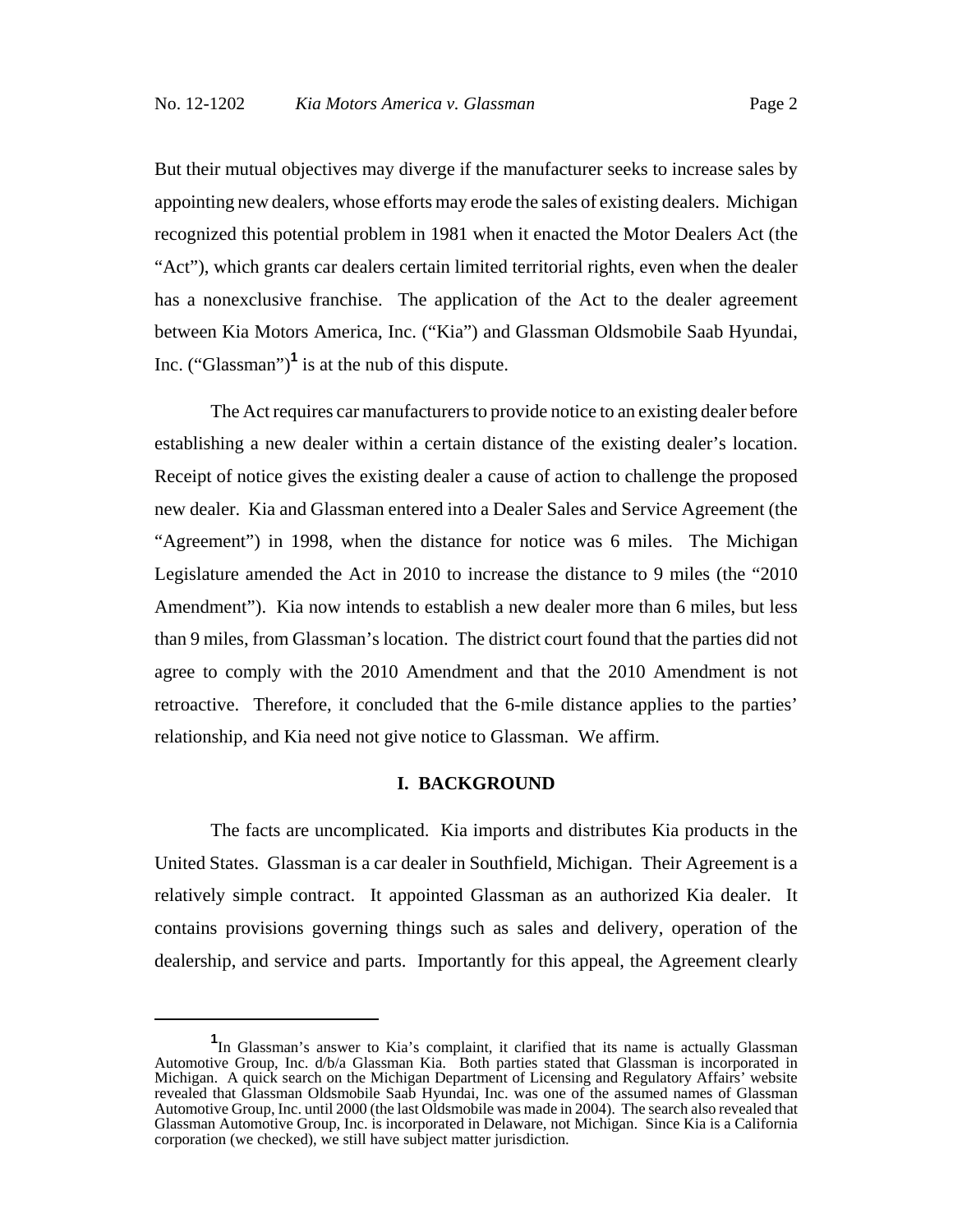states that Glassman's right to sell Kia products is not exclusive. Kia "expressly reserves the unrestricted right to sell Kia Products itself and to grant others the right to sell Kia Products, whether or not in competition with [Glassman]." R. 1-2, Agreement, PageID # 17. Glassman understood that it was "not being granted an exclusive right to sell Kia products in any specified geographic area." *Id.* at PageID # 18.

Although its right to sell Kia products is nonexclusive, Glassman agreed to assume certain responsibilities in its geographic region. It agreed to "vigorously and aggressively promote, solicit and make sales of Kia Products within its [Area of Primary Responsibility]"—a location left undefined in the Agreement.**<sup>2</sup>** *Id.* at PageID # 25. However, Glassman agreed "that it has no right or interest in any [Area of Primary Responsibility] that [Kia] may designate." *Id.* Instead, in the sentence whose meaning is at issue in this appeal, the parties agreed that "*[a]s permitted by applicable law*, [Kia] may add new dealers to, relocate dealers into or remove dealers from the [Area of Primary Responsibility] assigned to [Glassman]." *Id.* (emphasis added).

Kia's right to establish a new dealer in Glassman's vicinity is unrestricted by the Agreement, but it is restricted by an anti-encroachment provision**<sup>3</sup>** in the Act. *See* Mich. Comp. Laws § 445.1576*.* This provision requires a car manufacturer to give notice to an existing dealer before establishing a new dealer in the same vicinity. In relevant part, the Act provides as follows:

(2) Before a manufacturer or distributor enters into a dealer agreement establishing or relocating a new motor vehicle dealer within a *relevant market area* where the same line make is represented, the manufacturer or distributor shall give written notice to each new motor vehicle dealer of the same line make in the relevant market area of its intention to

**<sup>2</sup>**The Agreement says that "the [Area of Primary Responsibility] is a tool used by [Kia] to evaluate [Glassman's] performance of its obligations." R. 1-2, Agreement, PageID # 25. It "may be altered or adjusted by [Kia] at any time." *Id.* Apparently the contours of the Area of Primary Responsibility were set forth in a "business and operating plan," which was not included in the record on appeal. *See id.* at PageID # 20.

**<sup>3</sup>** "Antiencroachment or elbow-room statutes restrict the manufacturer's freedom to appoint new dealers within a specified proximity of existing dealers. The purpose of such statutes is to prevent oversaturation of an area with dealers in a particular line of cars." 2 W. Michael Garner, *Franchise and Distribution Law and Practice* § 14:32 (2012).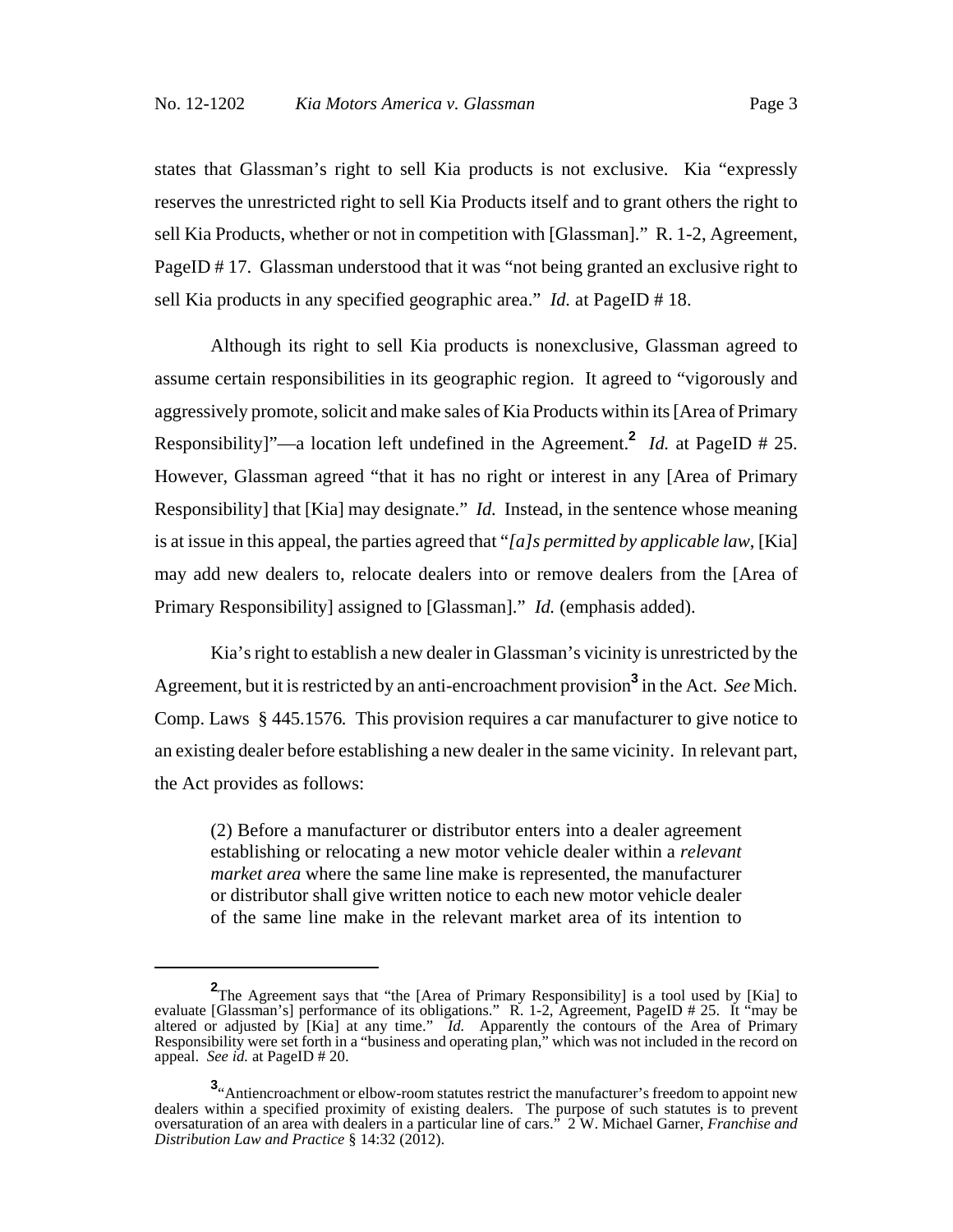establish an additional dealer or relocate an existing dealer within that relevant market area.

(3) Within 30 days after receiving the notice provided for in subsection (2), or within 30 days after the end of any appeal procedure provided by the manufacturer or distributor, a new motor vehicle dealer may bring a declaratory judgment action in the circuit court for the county in which the new motor vehicle dealer is located to determine whether good cause exists for the establishing or relocating of a proposed new motor vehicle dealer. Once an action has been filed, the manufacturer or distributor shall not establish or relocate the proposed new motor vehicle dealer until the circuit court has rendered a decision on the matter. An action brought pursuant to this section shall be given precedence over all other civil matters on the court's docket.

*Id.* (emphasis added). When Kia and Glassman signed the Agreement in 1998, the "relevant market area" was defined as the area within 6 miles of the proposed new dealer. However, on August 4, 2010, the Act was amended to extend the distance to 9 miles. *See* 2010 Mich. Pub. Acts No. 139 (codified at § 445.1566(1)(a)).

Sixteen days after the 2010 Amendment became effective, Kia informed Glassman that it intended to establish a new dealer in Troy, Michigan. The new dealer would be located about 7 miles from Glassman's location (thus falling within the "relevant market area" under the 2010 Amendment, but outside the "relevant market area" when the Agreement was signed in 1998). When Glassman protested that it was entitled to notice under the Act, Kia filed a declaratory judgment action in the United States District Court for the Eastern District of Michigan. Kia sought a declaration that the 2010 Amendment did not require it to give notice to Glassman and did not give Glassman the right to protest the new dealer. Glassman filed a counter-complaint asking for the opposite declaration. The parties then filed cross-motions to dismiss and for judgment on the pleadings.

The district court granted Kia's motions and denied Glassman's motions. It concluded that when the parties used the term "applicable law" when referring to Kia's right to establish a new dealer in Glassman's Area of Primary Responsibility, they meant the law in effect in 1998 and did not intend to incorporate future changes in the law. It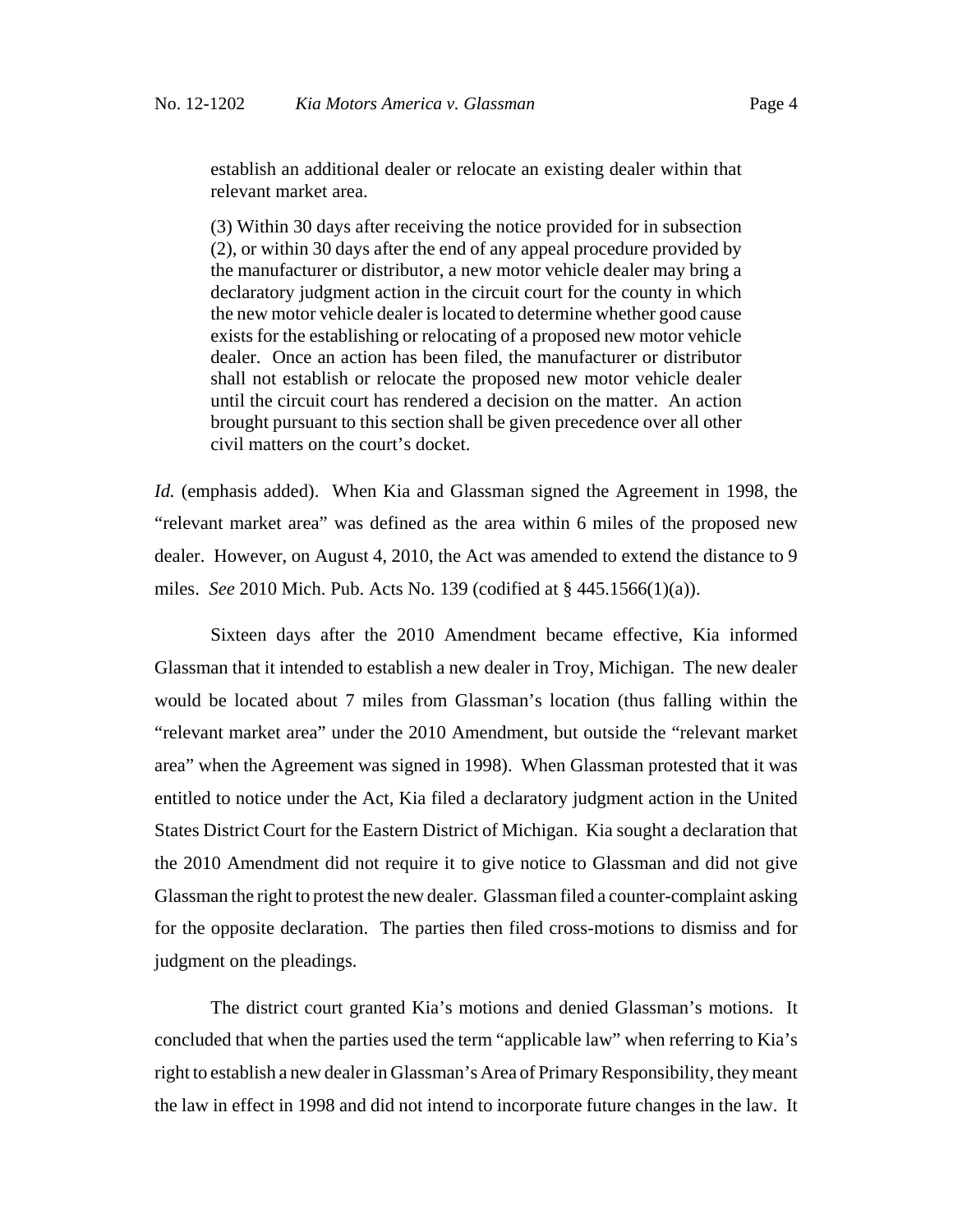further determined that the 2010 Amendment did not operate retroactively to affect a contract entered into before its enactment because the Amendment is substantive—not procedural—in nature. Kia had argued that applying the 2010 Amendment retroactively would violate the Contracts Clauses of the Michigan and United States Constitutions, but because the district court found that the 2010 Amendment was not retroactive, it did not reach this question. Glassman timely appealed.

## **II. ANALYSIS**

#### **A. Standard of Review**

We review *de novo* the district court's grant or denial of a Rule 12(b)(6) motion to dismiss and a Rule 12(c) motion for judgment on the pleadings. *Tucker v. Middleburg-Legacy Place, LLC*, 539 F.3d 545, 549 (6th Cir. 2008).

#### **B. Glassman's Contract Argument**

The issue in this case is whether the 2010 Amendment requires Kia to give Glassman notice. Glassman contends that it does and has advanced both a contract argument and a statutory argument to support its position. We tackle first the contract argument and ultimately find that it fails.

Glassman contends that the parties agreed to comply with subsequent changes to the Act, including the 2010 Amendment, when they stated that Kia could establish new dealers in Glassman's Area of Primary Responsibility "[a]s permitted by applicable law." As a preliminary matter, it is not at all clear that this provision is even relevant here. By its terms, it applies only when the new dealer would be located within Glassman's Area of Primary Responsibility. "Area of Primary Responsibility" is solely a contractual term and is distinct from the statutory term "relevant market area." Glassman has never explicitly asserted that the proposed new dealer would be within its Area of Primary Responsibility, and Kia has assured us that it will not. Additionally, when read in context, this phrase seems directed more toward reinforcing the nonexclusive nature of Glassman's distribution rights than toward restricting Kia's right to establish new dealers.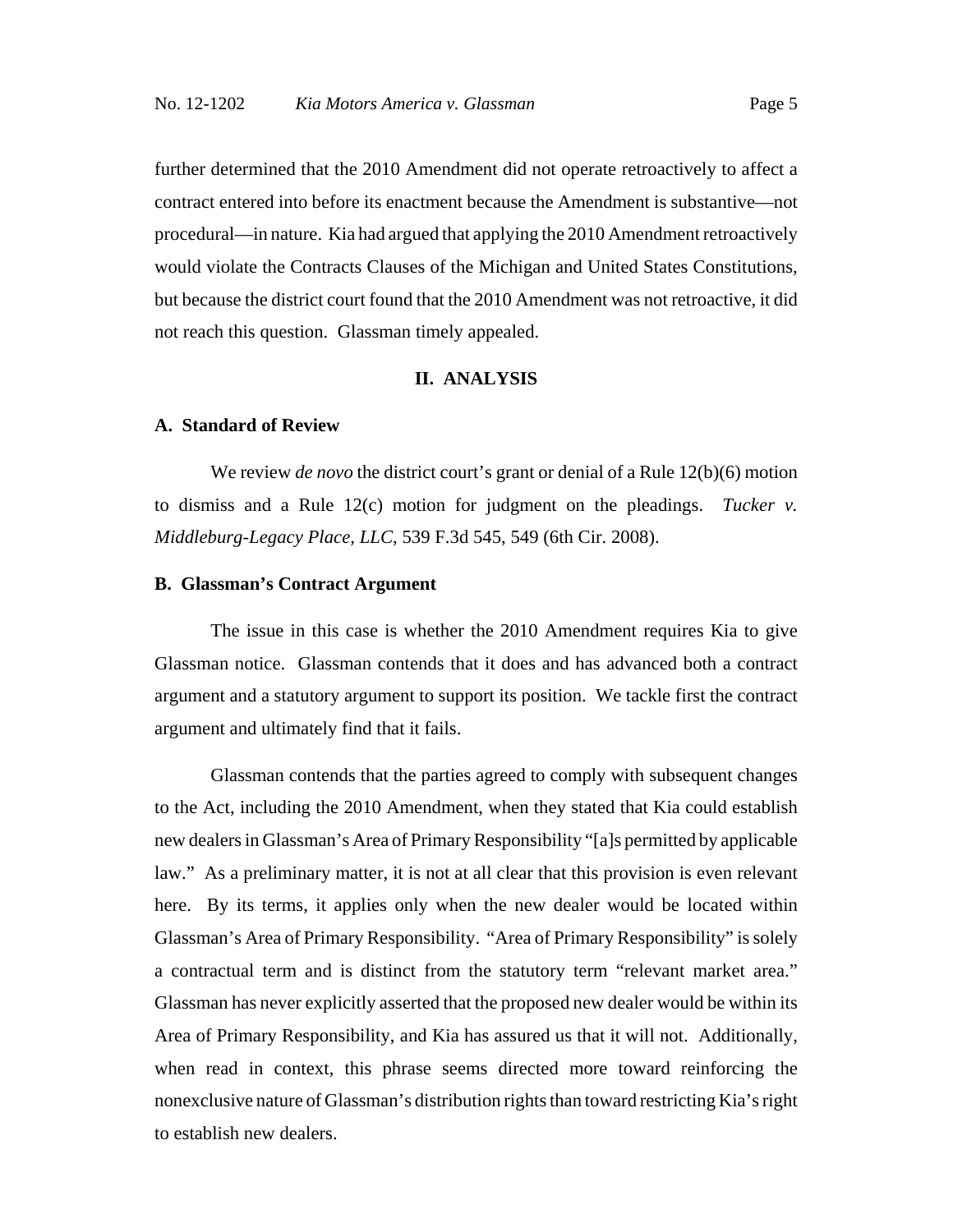Furthermore, although the parties have not agreed what state's law governs their agreement,<sup>4</sup> it is a generally accepted rule of construction that "changes in the law subsequent to the execution of a contract are not deemed to become part of [the] agreement unless its language clearly indicates such to have been [the] intention of [the] parties." 11 Richard A. Lord, *Williston on Contracts* § 30:23 (4th ed. 1990); *see also Rutherford Farmers Coop. v. MTD Consumer Grp., Inc.*, 124 F. App'x 918, 920 (6th Cir. 2005) (applying Tennessee law and quoting *Williston*). Contracting parties are free to agree that their rights and duties will track the law as it changes, but because the terms of their bargain could be significantly altered, they must make their intent to do so clear. "[A]pplicable law" could just as easily refer to the anti-encroachment statute in effect when the contract was signed as to the current anti-encroachment statute. *Cf. Energy Reserves Grp., Inc. v. Kan. Power and Light Co.*, 459 U.S. 400, 416 (1983) (The parties agreed that "any contractual terms [were] subject to relevant present and future state and federal law.") We find here no clear indication that by saying Kia could establish new dealers "[a]s permitted by applicable law" the parties intended to incorporate future changes in the law and thus interpret that phrase to refer to the law in effect when the contract was signed.

Glassman's argument that the Agreement as a whole controverts this interpretation is alluring but ultimately fails. Glassman points out that numerous provisions in the Agreement define the parties' duties according to what the law requires. Two provisions in particular require Glassman to comply with applicable consumer-protection laws and applicable safety and emission-control laws. Kia agrees that these provisions require Glassman to comply with current laws, not just the laws in effect when the Agreement was signed. Therefore, argues Glassman, the Agreement should be interpreted to also require Kia to comply with the current anti-encroachment law.

<sup>&</sup>lt;sup>4</sup>The Agreement provides that it shall be governed by and construed according to California law, but the parties have indicated that this choice-of-law provision might be rendered void by Michigan Compiled Laws Section 445.1573(h).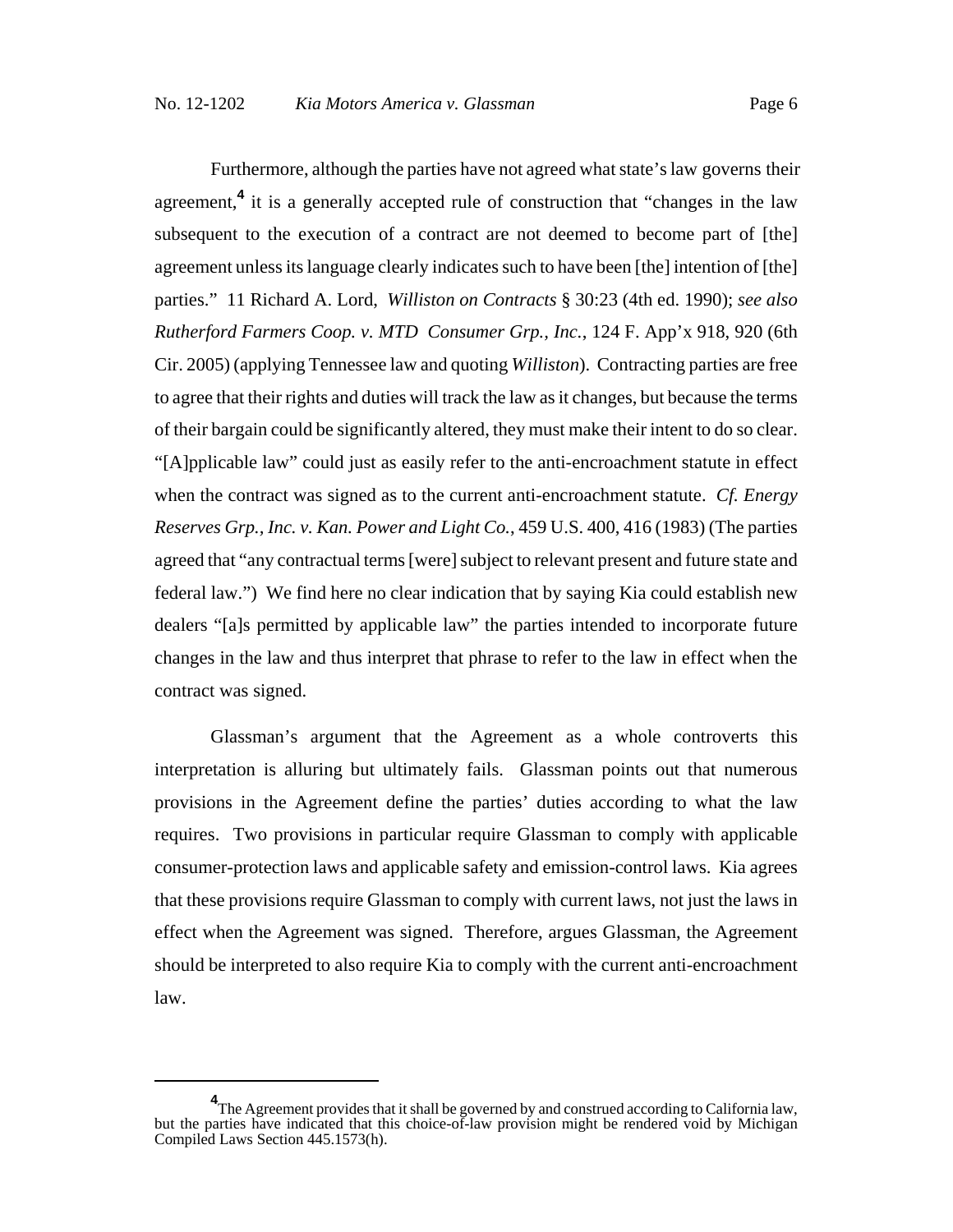But we cannot ignore the important distinction between the provision at issue here and the other provisions that reference applicable law. Those other provisions primarily concern Glassman's responsibility, as a car dealer, to comply with generally applicable laws and regulations. In contrast, the provision at issue here directly concerns the relationship between Kia and Glassman. The 2010 Amendment would alter a key aspect of the parties' bargain—the nonexclusive nature of Glassman's distribution rights and Kia's right to establish new dealers. Amendments to consumer-protection and emission-control laws, on the other hand, alter Glassman's responsibilities *vis-à-vis* the general public; they do not significantly change the parties' bargain. Therefore, there is a fundamental difference between the provision at issue here and the other provisions that incorporate applicable law, and our interpretation does not conflict with the rest of the Agreement.

#### **C. Glassman's Statutory Argument**

Having determined that the Agreement does not incorporate the 2010 Amendment, we turn next to Glassman's statutory argument. We must decide whether the 2010 Amendment operates retroactively to change Kia's obligations under the Agreement. We conclude that it does not.

In Michigan, the question of whether a statute should be applied retroactively or only prospectively is a question of legislative intent. *Frank W. Lynch & Co. v. Flex Technologies, Inc.*, 624 N.W.2d 180, 182 (Mich. 2001). But there is a presumption that statutes operate only prospectively "unless the contrary intent is clearly manifested." *Id.* (quotation omitted). This presumption holds "especially true if retroactive application of a statute would impair vested rights, create a new obligation and impose a new duty, or attach a disability with respect to past transactions." *Id.* The Michigan Supreme Court has repeatedly observed that the Michigan Legislature "knows how to make clear its intention that a statute apply retroactively," so the absence of express retroactive language is a strong indication that the Legislature did not intend a statute to apply retroactively. *See Brewer v. A.D. Transport Express, Inc.*, 782 N.W.2d 475, 478 (Mich. 2010) (quoting *Frank W. Lynch & Co.*, 624 N.W.2d at 183). The "requirement that the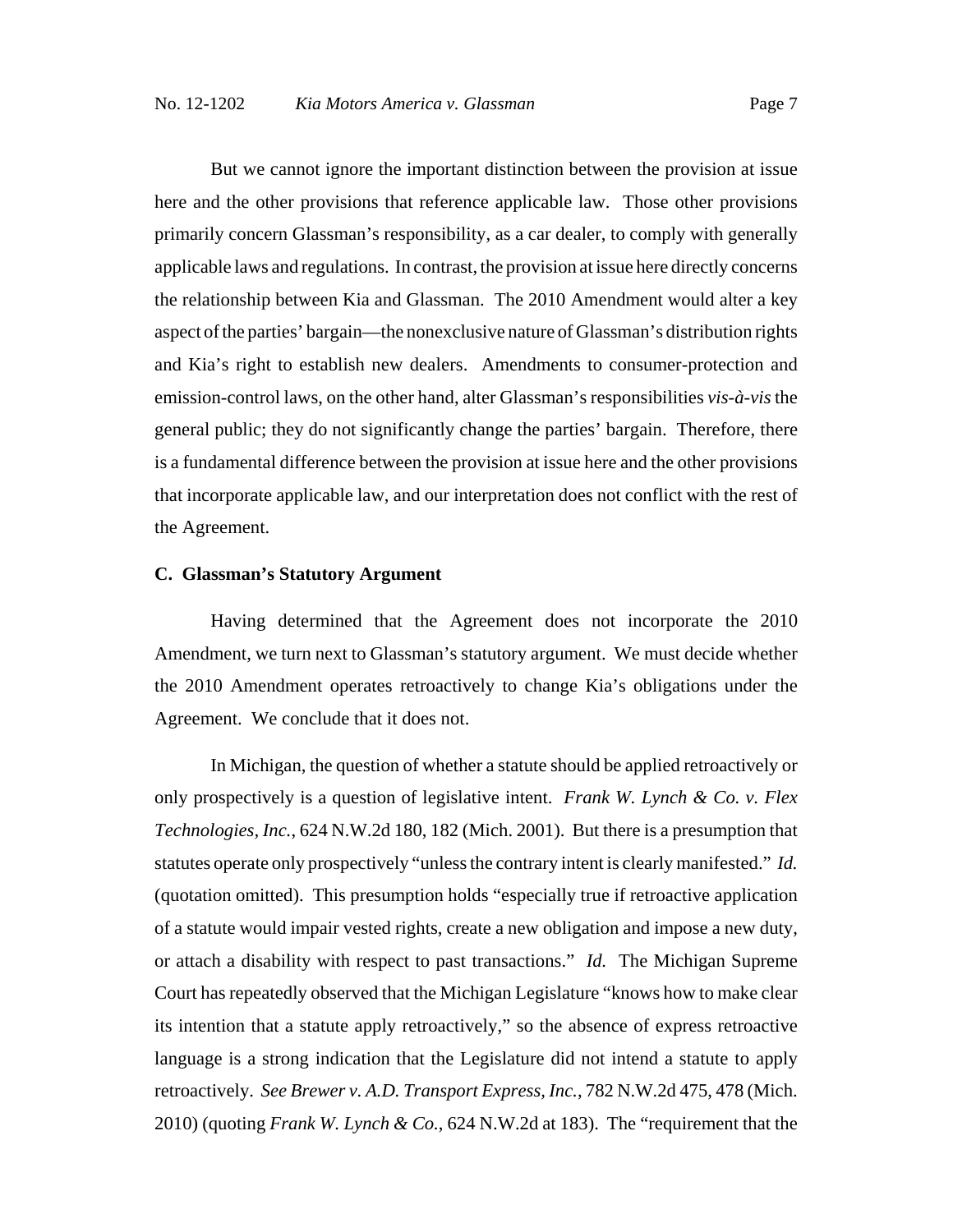Legislature make its intention clear" "is especially true when a new statutory provision affects contractual rights, an area 'in which predictability and stability are of prime importance.'" *Frank W. Lynch & Co.*, 624 N.W.2d at 184 (quoting *Landgraf v. USI Film Prod.*, 511 U.S. 244, 271 (1994)).

There is an exception to the presumption against retroactivity when a statute can be classified as remedial or procedural. *Id.* at 183. "[S]tatutes which operate in furtherance of a remedy or mode of procedure and which neither create new rights nor destroy, enlarge, or diminish existing rights are generally held to operate retrospectively unless a contrary legislative intent is manifested." *Id.* (quotation omitted). Although Michigan courts describe the exception as encompassing laws that are either remedial *or* procedural, in this context the terms essentially mean the same thing—laws that are procedural in nature and do not create or destroy substantive rights. *See id.*; *see also Dale Baker Oldsmobile, Inc. v. Fiat Motors of North America, Inc.*, 794 F.2d 213, 217 (6th Cir. 1986) ("[R]emedial statutes involve procedural rights or change the procedures for effecting a remedy. They do not, however, create substantive rights that had no prior existence in law or contract.").

We have previously determined that another section of the Motor Dealers Act operates prospectively only. *See Dale Baker Oldsmobile*, 794 F.2d at 219-20. In *Dale Baker Oldsmobile*, the issue was whether a section that expanded a dealer's rights upon the termination of a dealer agreement applied retroactively to contracts executed before the enactment of the statute. *Id.* at 215. Among other things, the new section required the manufacturer to pay the dealer an amount equal to one year's rental value of the dealership premises. *Id.* After reviewing several Michigan cases dealing with issues of retroactivity, we concluded that the new section would impose substantive duties on the manufacturer and award substantive rights to the dealer and thus should not be applied retroactively. *Id.* at 219-20.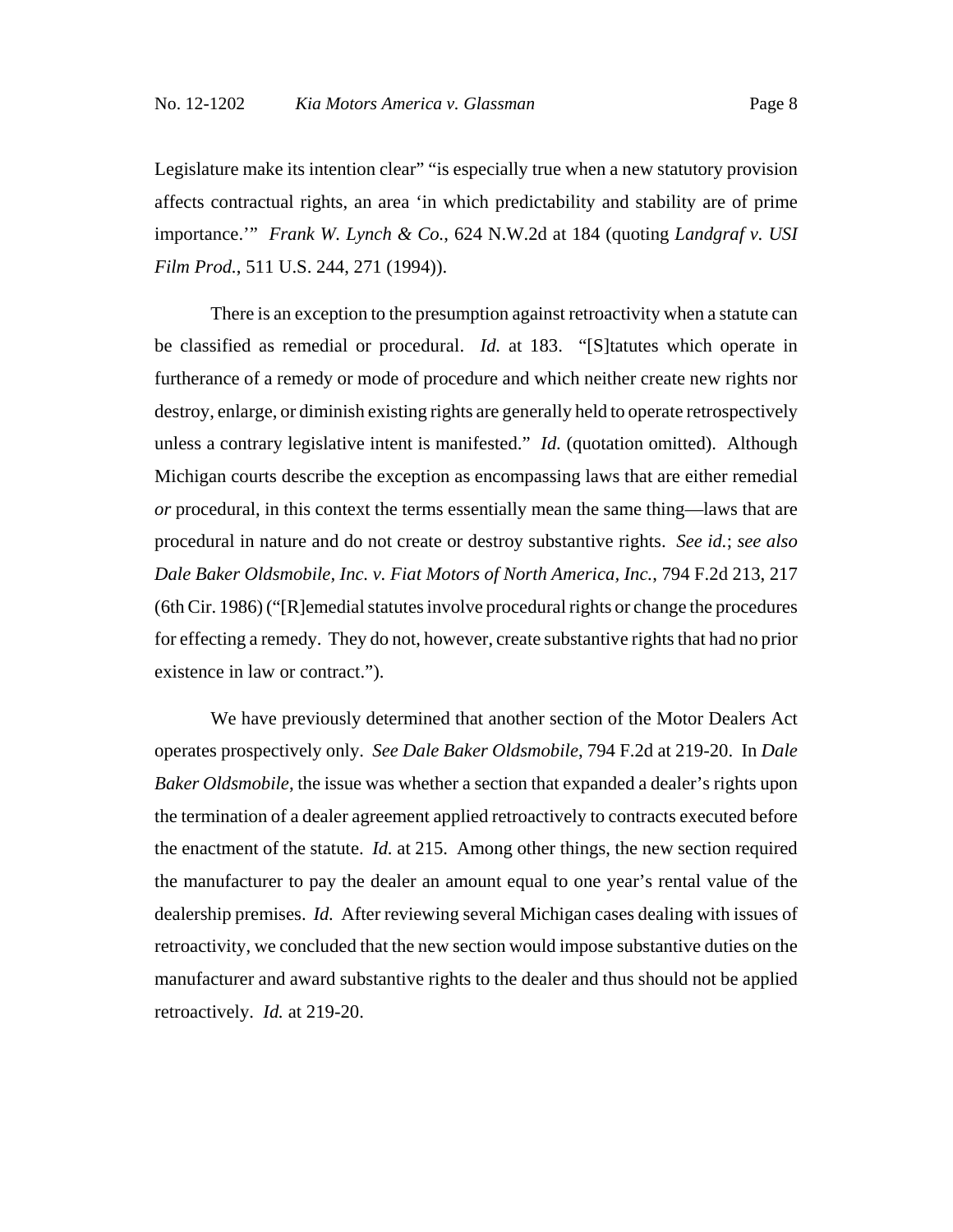The 2010 Amendment is silent as to whether it operates retroactively or only prospectively.**<sup>5</sup>** There is thus no clear legislative intent that the Amendment should be applied retroactively. The only remaining question, then, is whether the exception for procedural or remedial laws applies. In other words, is the 2010 Amendment substantive?

Glassman argues that the 2010 Amendment is procedural because it constituted a "minor change" to the definition of "relevant market area" and "did not impose any new legal duties on Kia that had not already existed in the prior version nor did it create new substantive rights for an existing dealer, such as Glassman." Appellant Br. 32, 37. For support, it cites a decision from the Michigan Supreme Court in which that court held that an amendment to the Mechanics' Lien Act extending the time for filing a lien from 60 days to 90 days was procedural and thus applied retroactively. *See Hansen-Snyder Co. v. Gen. Motors Corp.*, 124 N.W.2d 286, 288 (Mich. 1963). The court reasoned that since the right to acquire a lien was not affected, the only change "pertained solely to [the] procedure for effectuating the statutory right already existing." *Id.*

But the amendment in *Hansen-Snyder* is not analogous to the 2010 Amendment. Before the Amendment, the statute allowed Kia to establish a new dealer more than six miles from Glassman without restriction. After the Amendment, Kia must provide notice before doing so, and that notice allows Glassman to bring a declaratory judgment action to protest the new dealer. Clearly, the Amendment imposes a new substantive duty and provides a new substantive right that did not previously exist. Rather than change the mechanics or time frame for objecting to a new dealer, the Amendment gives Glassman the substantive right to object. Therefore, it cannot be viewed as procedural, and the presumption against retroactivity applies.

**<sup>5</sup>** In an amendment to another section of the Act, enacted on the same day as the 2010 Amendment, the Legislature explicitly provided that the amendment would apply to dealer agreements in existence on the effective date of the amendment. *See* 2010 Mich. Pub. Act No. 141 (codified at Mich. Comp. Laws § 445.1574(1)(x)).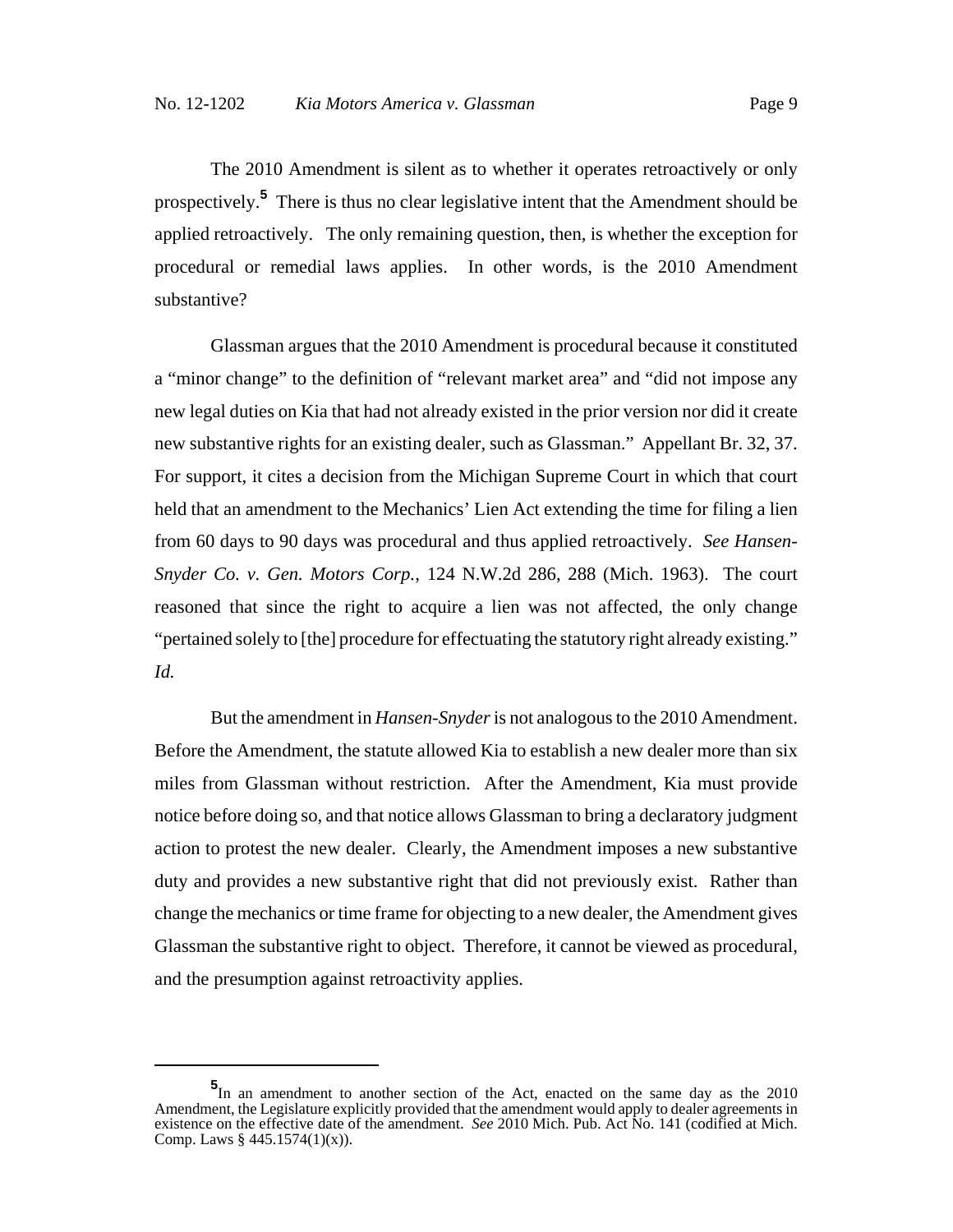Before leaving the issue of retroactivity we must briefly dispose of Glassman's two remaining arguments, both of which are similar to arguments we have rejected in previous opinions. *First*, Glassman disputes that a retroactivity issue even exists in this case. Since Kia sought to establish the new dealer after the 2010 Amendment, argues Glassman, requiring Kia to comply with the Amendment would require applying it prospectively only. However, this argument ignores the fact that the Amendment affects Kia's rights under a contract that predates the Amendment, and we therefore rejected it in a prior case. *See Bob Tatone Ford, Inc. v. Ford Motor Co.*, 197 F.3d 787, 792 (6th Cir. 1999) (applying Ohio law). A statute operates retroactively when it "'takes away or impairs vested rights acquired under existing laws.'" *Landgraf*, 511 U.S. at 269 (quoting *Soc'y for Propagation of the Gospel v. Wheeler*, 22 F. Cas. 756, 767 (No. 13,156) (C.C.D.N.H. 1814) (Story, J.)). To require Kia to comply with the 2010 Amendment would clearly require us to apply the Amendment retroactively because it would take away Kia's previously unrestricted contractual right to establish a new dealer more than 6 miles from Glassman. *See Dale Baker Oldsmobile*, 794 F.2d at 219-20 (indicating that a statute would operate retroactively if it impacted a pre-existing contract, even though the conduct it regulated post-dated the statute); *Byjelich v. John Hancock Mut. Life Ins. Co.*, 36 N.W.2d 212, 215 (Mich. 1949) (same).**<sup>6</sup>**

*Second*, Glassman disputes that Kia has a vested contractual right that would be affected by the 2010 Amendment. It argues that Kia's right to establish a new dealer was just a statutory right, which according to Glassman is not a vested right. But this argument ignores the Agreement, and we have rejected it before. *See Dale Baker Oldsmobile*, 794 F.2d at 220 ("This argument ignores the fact that defendant acquired *contract* rights at the time the parties entered the dealer agreement."). The Agreement expressly gave Kia the right to establish new dealers. Since in 1998 the law only restricted Kia's right to establish new dealers within 6 miles of Glassman's location, Kia

**<sup>6</sup>** Glassman cites two cases from the Michigan Court of Appeals for this point, neither of which are persuasive or merit discussion. We have already declined to follow the approach taken in *Anderson's Vehicle Sales, Inc. v. OMC-Lincoln*, 287 N.W.2d 247 (Mich. Ct. App. 1979). *See Dale Baker Oldsmobile*, 794 F.2d at 218. The issue in *LaFontaine Saline Inc. v. Chrysler Group LLC*, No. 307148, 2012 Mich. App. Lexis 2378 (Mich. Ct. App. Nov. 27, 2012) was whether a letter of intent qualifies as a dealer agreement, and the court never addressed a potential retroactivity issue.